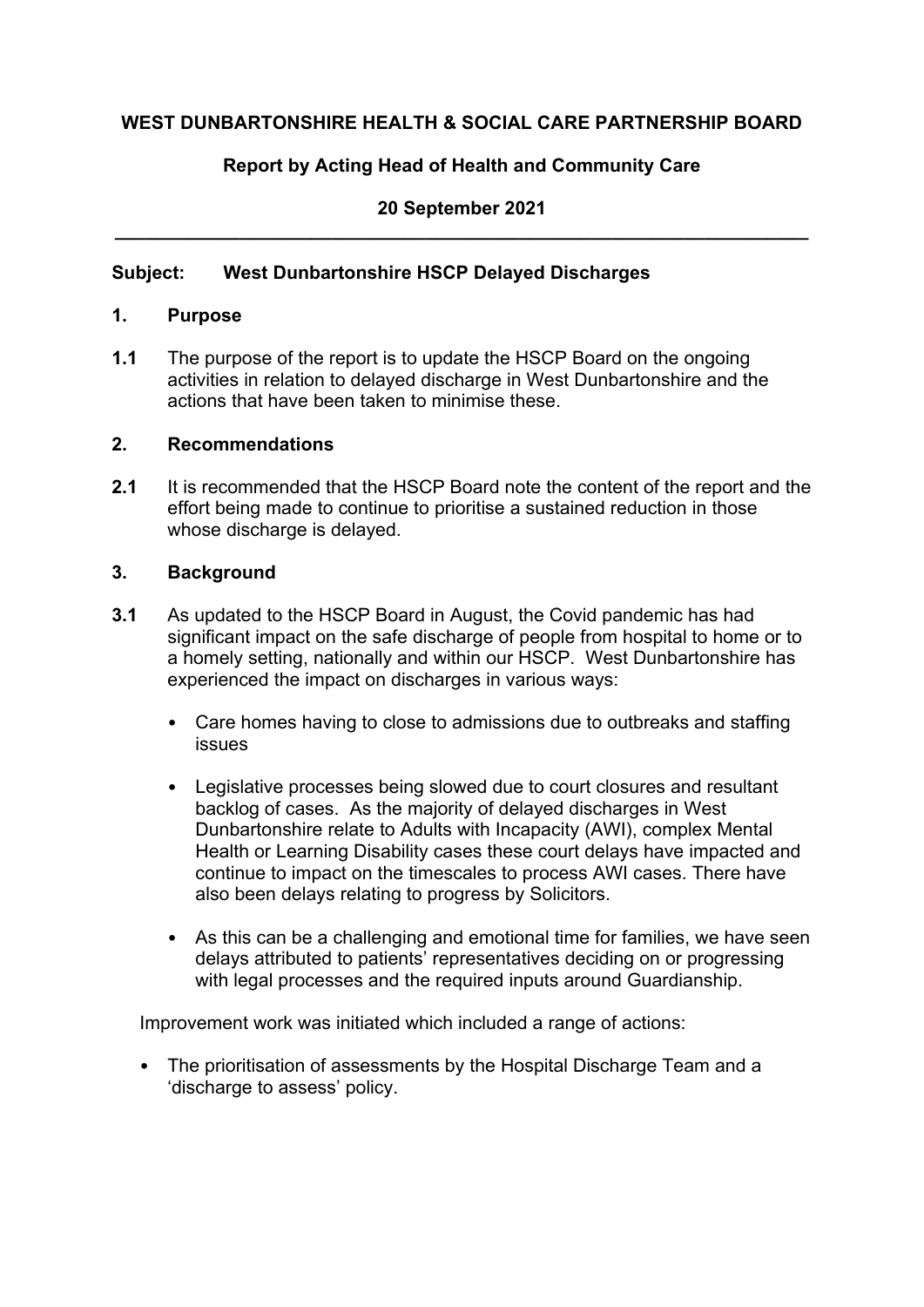- PCR Testing in hospital prior to discharge to care homes, and close partnership working with Independent Contractors to accelerate discharges to **Homes**
- Daily 'delayed discharge' meetings to review named lists of those being flagged as delays and ensure targeted and appropriate action was being taken

#### **4. Main Issues**

- **4.1** Within West Dunbartonshire there are ongoing, multifaceted approaches underway to address delays. This is happening through a range of targeted interventions to allow the HSCP to demonstrate an impact on reducing delays.
- **4.2** This has been a recurring issue for a number of months, and a paper was presented at the HSCP Board in August 2021 to provide assurance of the commitment to address this situation, and plans to monitor a sustained improvement.
- **4.3** As of 8th Sept 2021 the delayed discharge report identifies 29 people who have been deemed medically fit for discharge. The graph below demonstrates the themes for these delays:

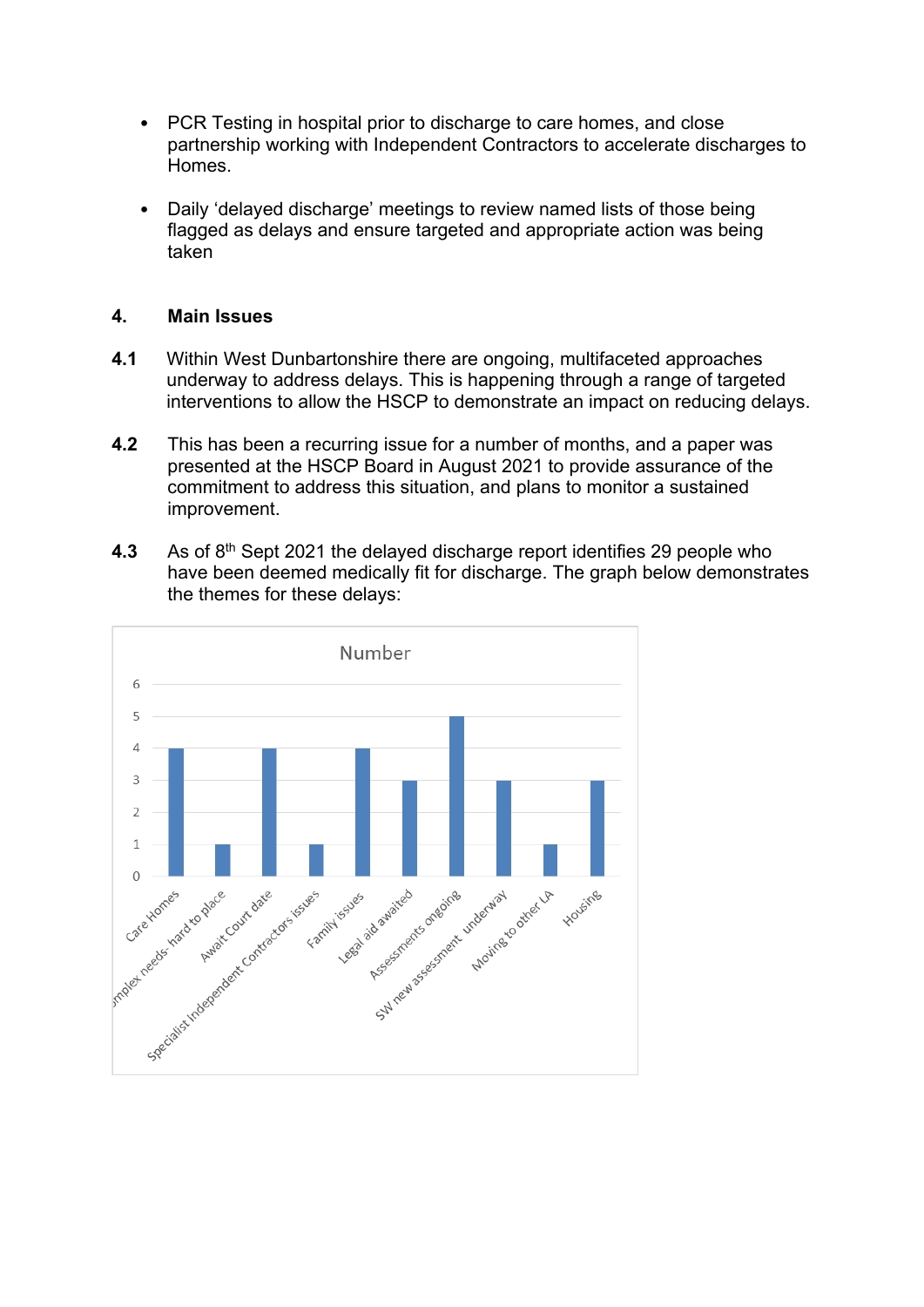- **4.4** The delays are between 0 to 398 days. The reasons for these are complex and 17 of these people are relating to various Adults with Incapacity (AWI) issues. Our delays trajectory has shown positive signs of reducing and we are beginning to see some movement in longer delays and while the trend in new delays is increasing these people are being discharged more quickly.
	- Mid-Feb 2021: 74% of delays were of 2 weeks or more; 26% were 3 months or more.
	- 31st Aug 2021: 58% of delays were 2 weeks or more; 19% were 3 months or more



#### Length of delay

**4.5** Between January 2021 and August 2021 there have been 184 new delayed discharges and 120 of these individuals have been discharged home or to an appropriate care placement. 67 discharges were diverted partway through the process as the person became no longer fit for discharge at that point. Our trajectory was downward but increased in August, impacted to a degree by the increasing number of Covid within staff in care homes, causing a delay in their ability to take admissions.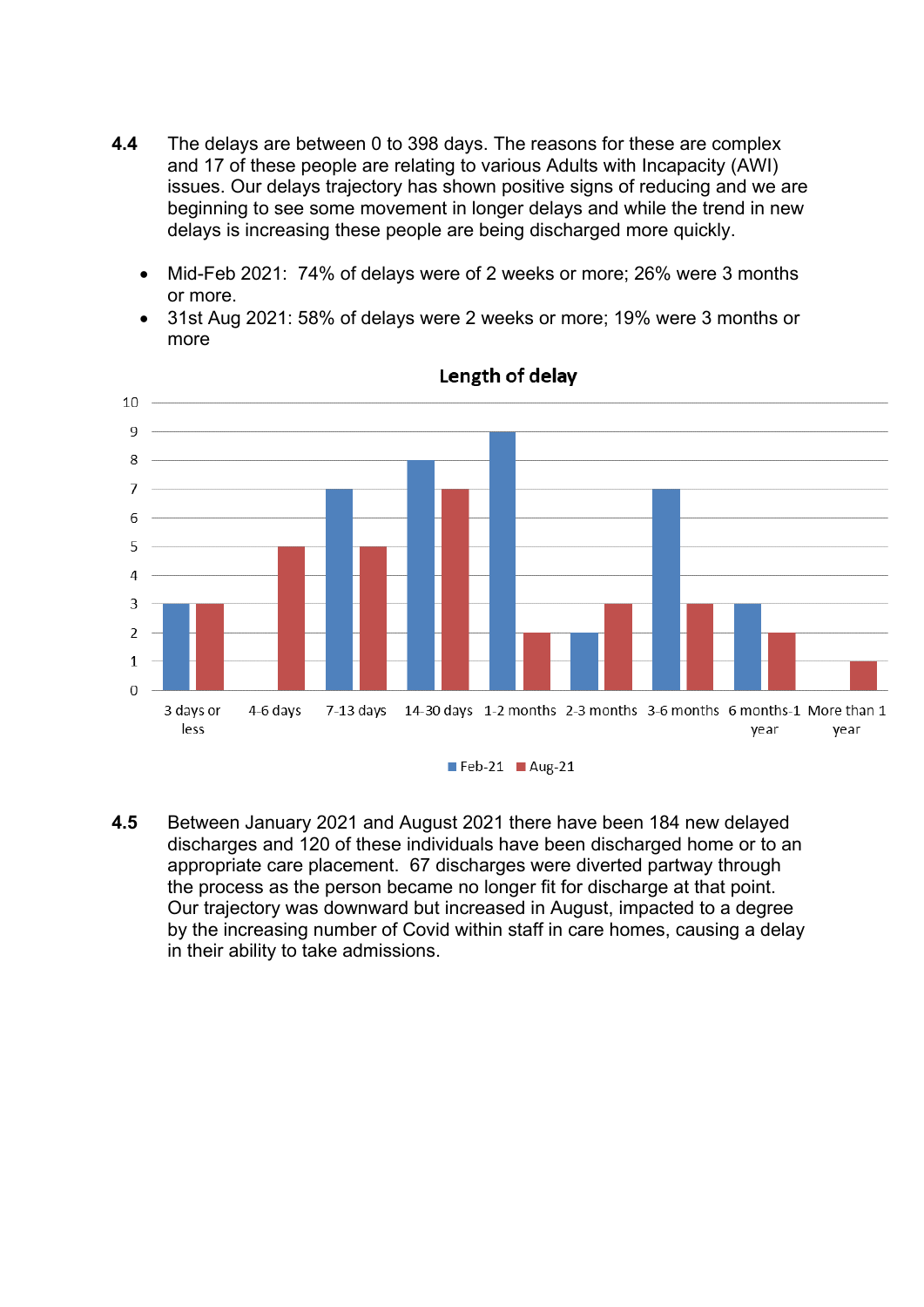

Monthly Delayed Discharge Activity

- **4.6** While there has been some improvement in performance as a result of the improvement activity to date, we acknowledge that the delayed discharge figures fluctuate and this is reflective of the issues behind each of the delays and the complexities within these. Recent workshops within Greater Glasgow and Clyde, led by Brian Slater, Scottish Government Lead, have offered a platform for Acute Services and HSCPs to participate in workshops to consider the interdependencies and the need for partnership working at the primary and secondary interface to continue to build and share good practice.
- **4.7** The Unscheduled Care Joint Commissioning Design & Delivery Plan contributes to the direction of travel to address and monitor the various components that can impact on reducing delays.
- **4.8** The work of the Hospital Discharge Team in their commitment to deliver a robust, rapid and safe discharge from point of being deemed 'fit for discharge' is to be commended. They continue to scrutinise all referrals and ensure appropriate steps are taken timeously to reduce avoidable delays. Delays are occasionally coded to be relating to Housing issues. The situations behind these codes are person specific and range from:
	- Specialist cleaning due to significant areas of concern about the state of the property e.g. human / animal waste, infestations, hoarding.
	- Housing repairs e.g. wiring or remedial repair work due to flooding
	- Referrals for sheltered housing
	- Aids and adaptations e.g. sensory impairment equipment.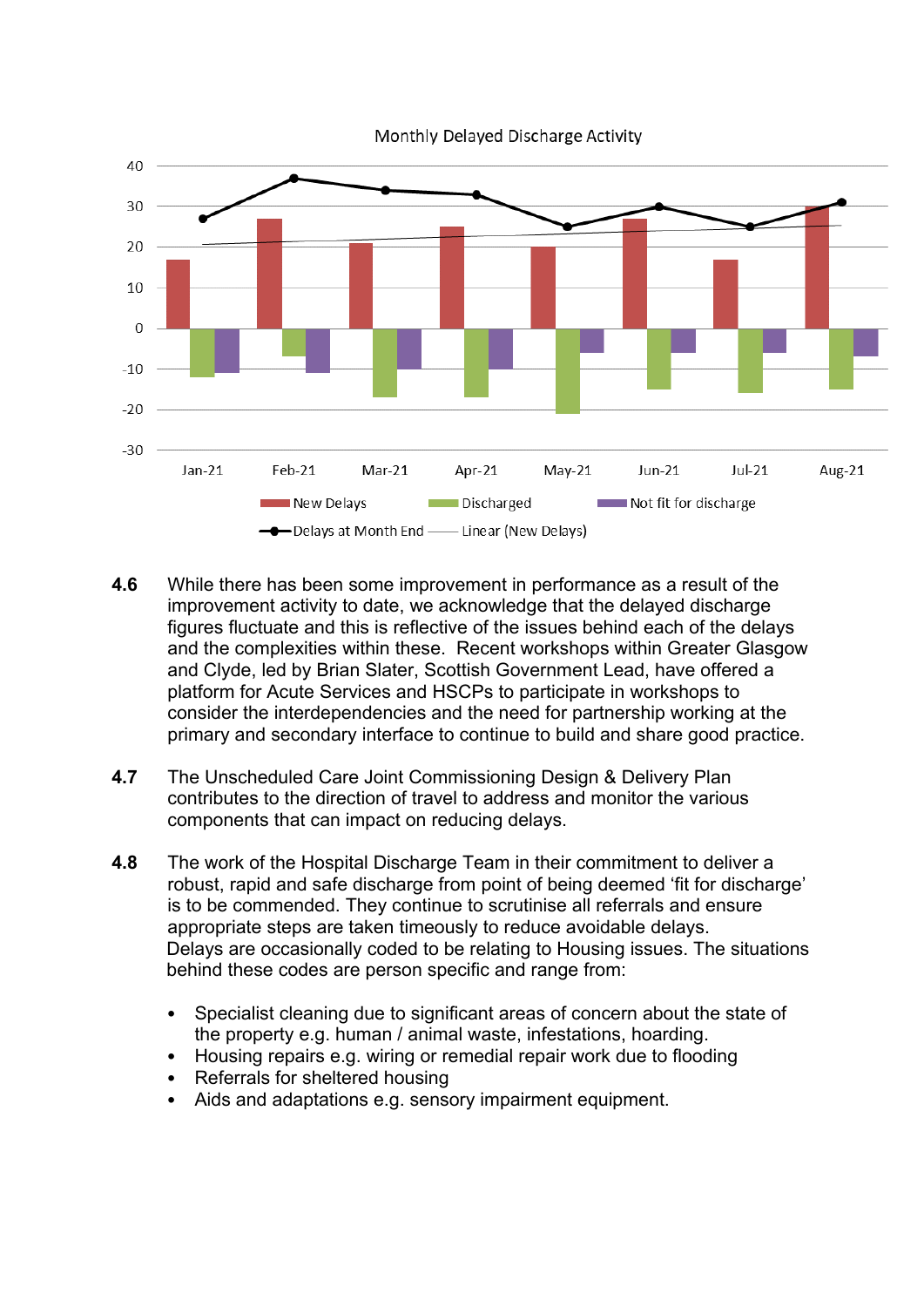**4.9** Partnership working across housing and the Hospital Discharge Team is important to facilitate access to these services, in tandem with financial resources to expedite such requirements.

## **5. Options Appraisal**

- **5.1** Not required for this report
- **6. People Implications**
- **6.1** None
- **7. Financial and Procurement Implications**
- **7.1** None
- **8. Risk Analysis**
- **8.1** There will be a potential for impact on acute services

## **9. Equalities Impact Assessment (EIA)**

- **9.1** Not required for this report
- **10. Environmental Sustainability**
- **10.1** Not required for this report
- **11. Consultation**
- **11.1** Not required for this report
- **12. Strategic Assessment**
- **12.1** Not required for this report
- **13. Directions**
- **13.1** Not required for this report

| Name        | Fiona Taylor                             |
|-------------|------------------------------------------|
| Designation | Acting Head of Health and Community Care |
| Date        | 15 September 2021                        |